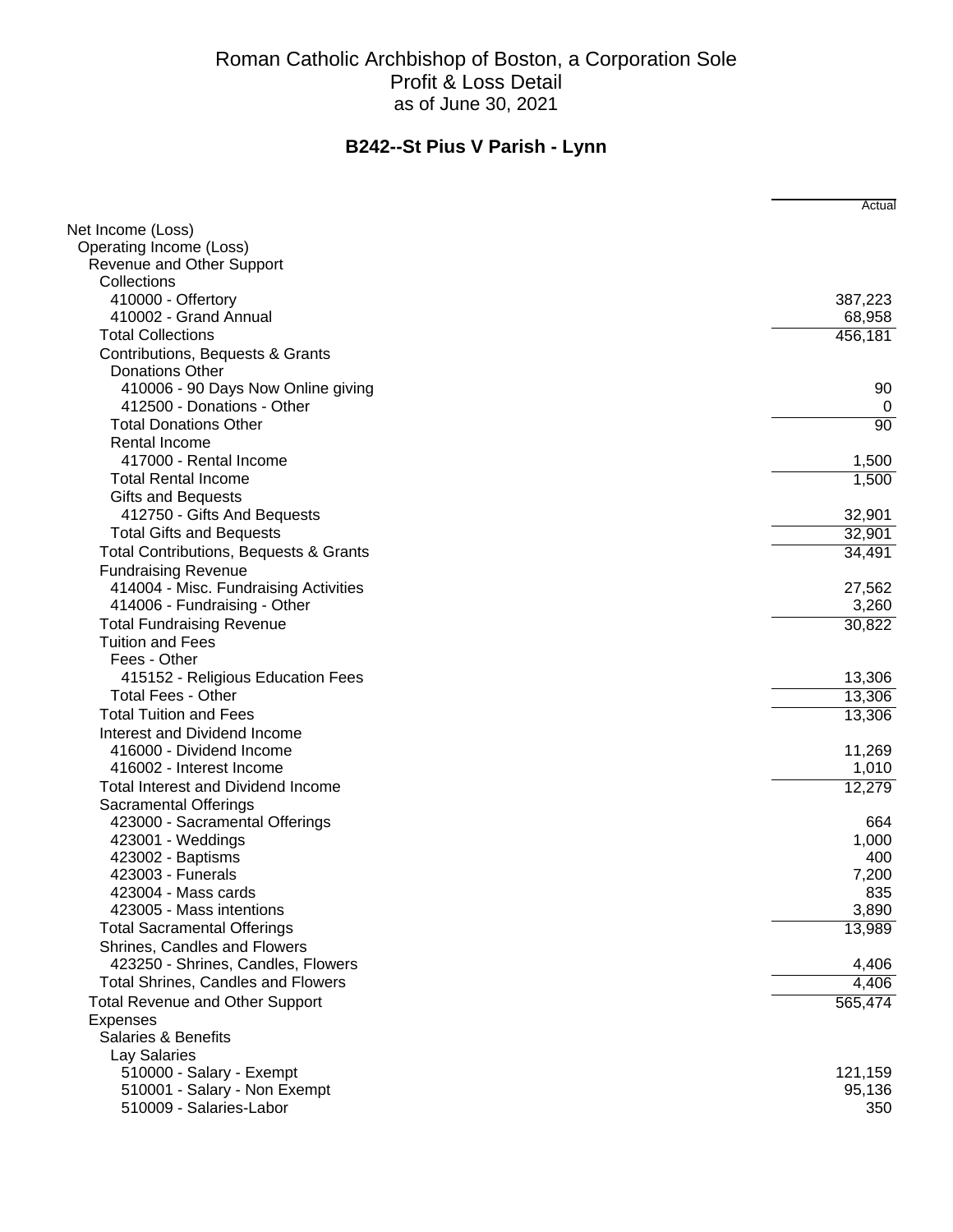|                                                                | Actual     |
|----------------------------------------------------------------|------------|
| 510013 - Non Employee Compensation                             | 525        |
| <b>Total Lay Salaries</b>                                      | 217,170    |
| Lay Benefits                                                   |            |
| 510500 - Employers Fica                                        | 16,298     |
| 510501 - Lay Health Insurance                                  | 14,252     |
| 510502 - Workers' Compensation                                 | 618        |
| 510503 - Group Life Insurance                                  | 1,162      |
| 510504 - Group Pension                                         | 8,315      |
| 510505 - 401K ER Match                                         | 801        |
| 510506 - 401k ER Admin fee                                     | 258        |
| 510507 - Long-Term Disability Insurance                        | 521        |
| 510509 - Transition Assistance                                 | 815        |
| <b>Total Lay Benefits</b>                                      | 43,040     |
| <b>Total Salaries &amp; Benefits</b>                           | 260,210    |
| <b>Clergy Stipends &amp; Benefits</b>                          |            |
| <b>Clergy Stipends</b>                                         |            |
| 511000 - Remuneration Clergy Assigned                          | 38,313     |
| 511001 - Remuneration Clergy UnAssigned                        | 1,000      |
| 511005 - Clergy Mass Stipends                                  | 400        |
| <b>Total Clergy Stipends</b>                                   | 39,713     |
| <b>Clergy Benefits</b>                                         |            |
| 511500 - Clergy Fund (Clergy Health)                           | 17,640     |
| 511507 - Room & Board-Clergy NonCash                           |            |
| 511519 - Professional Development - Cle                        | 770        |
| <b>Total Clergy Benefits</b>                                   | 18,410     |
| <b>Total Clergy Stipends &amp; Benefits</b>                    | 58,123     |
| Religious Stipends & Benefits                                  |            |
| <b>Religious Benefits</b>                                      |            |
| 512502 - Room & Board - Religious                              | 1,043      |
| <b>Total Religious Benefits</b>                                | 1,043      |
| <b>Total Religious Stipends &amp; Benefits</b>                 | 1,043      |
| Office Expense                                                 |            |
| 517000 - Audio Visual                                          | 1,175      |
| 517001 - Bank Service Charge                                   | 1,225      |
| 517011 - Books, Pamphlets, etc                                 | 191        |
| 517027 - Data Processing Fees<br>517029 - Dues & Subscriptions | 439<br>648 |
| 517030 - Equipment Rental                                      | 17,788     |
| 517034 - IT Software                                           | 814        |
| 517036 - IT Support                                            | 278        |
| 517040 - Miscellaneous Expense                                 | 457        |
| 517042 - Maintenance Of Equipment                              | 100        |
| 517050 - Office Supplies                                       | 4,936      |
| 517057 - Payroll Processing Fees                               | 1,463      |
| 517058 - Postage & Freight                                     | 6,252      |
| 517059 - Printing & Graphics                                   | 236        |
| 517083 - Connect Now fees                                      | 1,893      |
| <b>Total Office Expense</b>                                    | 37,895     |
| <b>Insurance Expense</b>                                       |            |
| 519005 - Property Insurance & Liabili                          | 38,866     |
| <b>Total Insurance Expense</b>                                 | 38,866     |
|                                                                |            |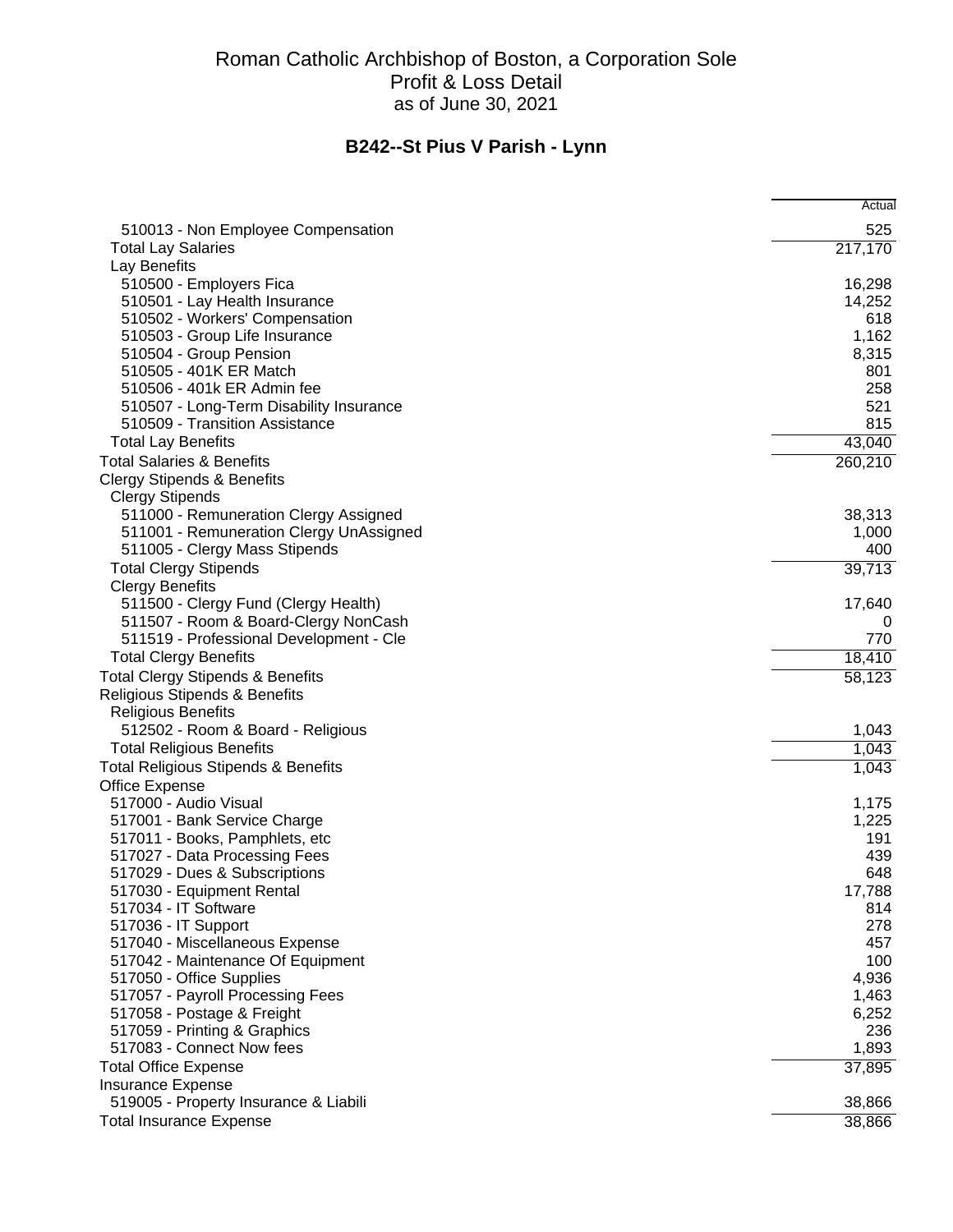|                                         | Actual  |
|-----------------------------------------|---------|
| <b>Facility Expense</b>                 |         |
| <b>Facility/Maintenance Costs</b>       |         |
| 520001 - Facility - Grounds & Snow Remo | 17,184  |
| 520002 - Facility Maintenance Equipment | 750     |
| 520003 - Facility Maintenance Supplies  | 4,781   |
| 520005 - Maint. Equipment Contracts     | 2,820   |
| 520006 - Maintenance Of Buildings       | 24,944  |
| 520007 - Maintenance Of Grounds         | 2,020   |
| 520012 - Maint. of Operating Equipmen   | 1,449   |
| <b>Total Facility/Maintenance Costs</b> | 53,948  |
| <b>Utilities</b>                        |         |
| 520350 - Telephone                      | 10,887  |
| 520351 - Telephone - Cable              | 306     |
| 520352 - Telephone - Cell phone         | 658     |
| 520353 - Telephone - Internet           | 3,443   |
| 520375 - Utilities                      | 34      |
| 520376 - Utilities - Electricity        | 16,169  |
| 520377 - Utilities - Heat               | 20,099  |
| 520378 - Utilities - Water & Sewer      | 2,742   |
| <b>Total Utilities</b>                  | 54,338  |
| <b>Total Facility Expense</b>           | 108,286 |
| <b>Travel &amp; Meals</b>               |         |
| 525025 - Travel                         | 0       |
| 525036 - Meals & Entertainment - Food   | 2,235   |
| <b>Total Travel &amp; Meals</b>         | 2,235   |
| Household                               |         |
| 526000 - Hshld/Dining - Food            | 5,532   |
| 526002 - Hshld/Dining - Laundry         | 36      |
| 526003 - Hshld/Dining - Uniforms        | 351     |
| 526005 - Hshld/Dining - Supplies        | 912     |
| 526006 - Household/Clerical Clothing    | 111     |
| <b>Total Household</b>                  | 6,942   |
| Other Expense                           |         |
| 532000 - Advertising Exp                | 910     |
| 532002 - Catholic Appeal assessment     | 13,097  |
| 532003 - Central Ministry Tithe         | 28,480  |
| 532015 - Pilot                          | 1,421   |
| <b>Total Other Expense</b>              | 43,908  |
| Pastoral/ Liturgical                    |         |
| 534000 - Altar Supplies                 | 4,523   |
| 534001 - Charitable Works               | 9,602   |
| 534003 - Flowers                        | 15,281  |
| 534005 - Missalettes                    | 519     |
| 534009 - Pastoral/Liturgical            | 927     |
| 534010 - Religious Education            | 3,031   |
| 534013 - Weekly Envelope                | 2,242   |
| 534014 - Youth/Adult Ministry Exp.      | 38      |
| 534015 - Youth/Athletics                | 625     |
| <b>Total Pastoral/ Liturgical</b>       | 36,788  |
| <b>Fundraising Expense</b>              |         |
| 535000 - Fundraising Expense            | 32,397  |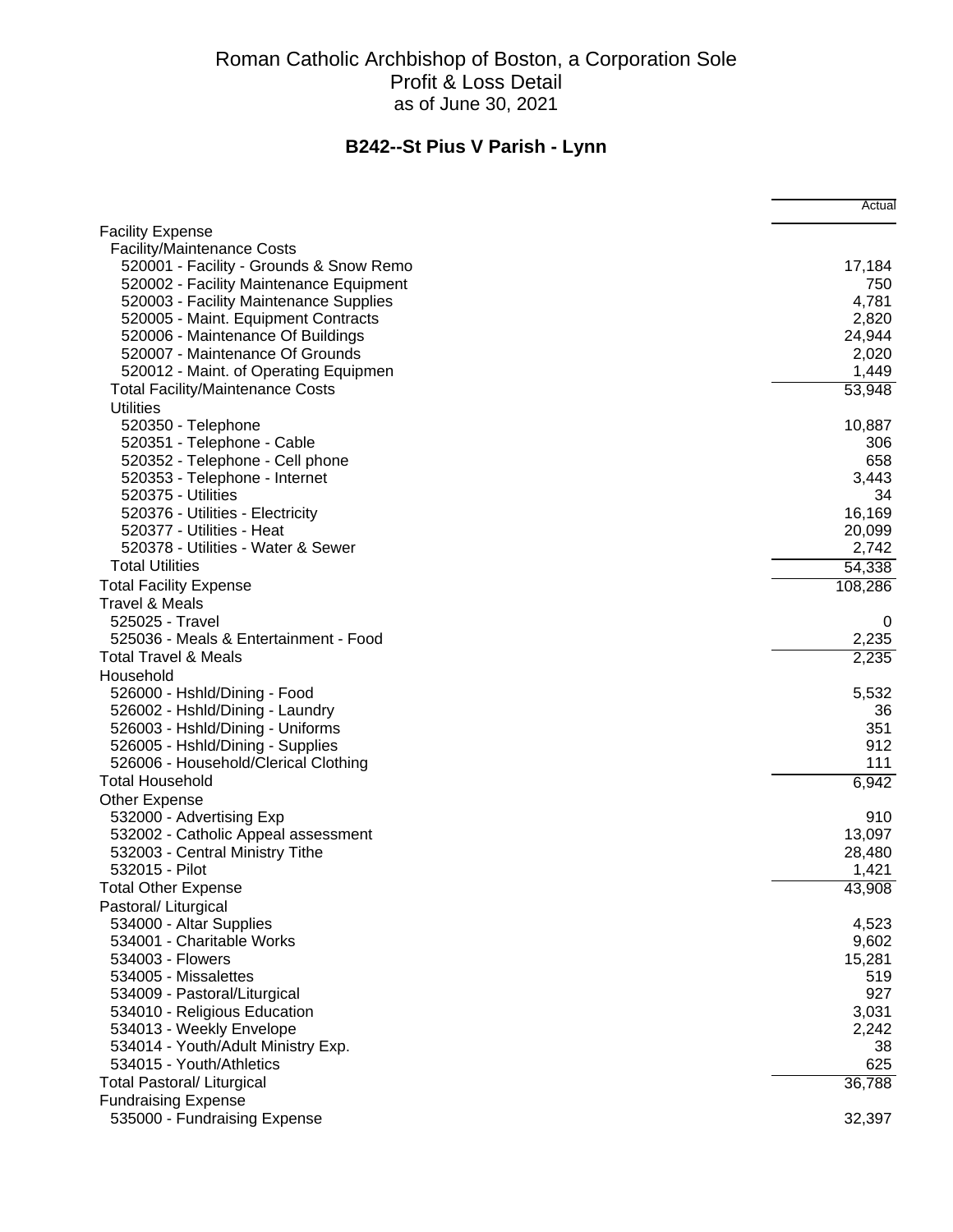|                                                         | Actual    |
|---------------------------------------------------------|-----------|
| <b>Total Fundraising Expense</b>                        | 32,397    |
| <b>Total Expenses</b>                                   | 626,693   |
| Operating Income (Loss)                                 | (61, 219) |
| Non Operating Income (loss)                             |           |
| Non Operating Income                                    |           |
| Non Operating Gain/Loss on Investments                  |           |
| 710000 - G/L on Investments - Unrealized (Market Value) | 67,401    |
| Total Non Operating Gain/Loss on Investments            | 67,401    |
| Non Op Debt Forgiveness                                 |           |
| 711001 - Gain on extinguishment of Loan                 | 68,310    |
| Total Non Op Debt Forgiveness                           | 68,310    |
| <b>Total Non Operating Income</b>                       | 135,711   |
| Non Operating Expenses                                  |           |
| <b>Capital Expenditures</b>                             |           |
| 529001 - Acquisition of Furniture & Equipment           | 10,605    |
| <b>Total Capital Expenditures</b>                       | 10,605    |
| <b>Transfers to Related Entity</b>                      |           |
| 715405 - Transfer to / from Parish                      | 28,000    |
| 715407 - Transfer to / from School                      | 16,800    |
| <b>Total Transfers to Related Entity</b>                | 44,800    |
| <b>Total Non Operating Expenses</b>                     | 55,405    |
| <b>Total Non Operating Income (loss)</b>                | 80,306    |
| Net Income (Loss)                                       | 19,087    |
|                                                         |           |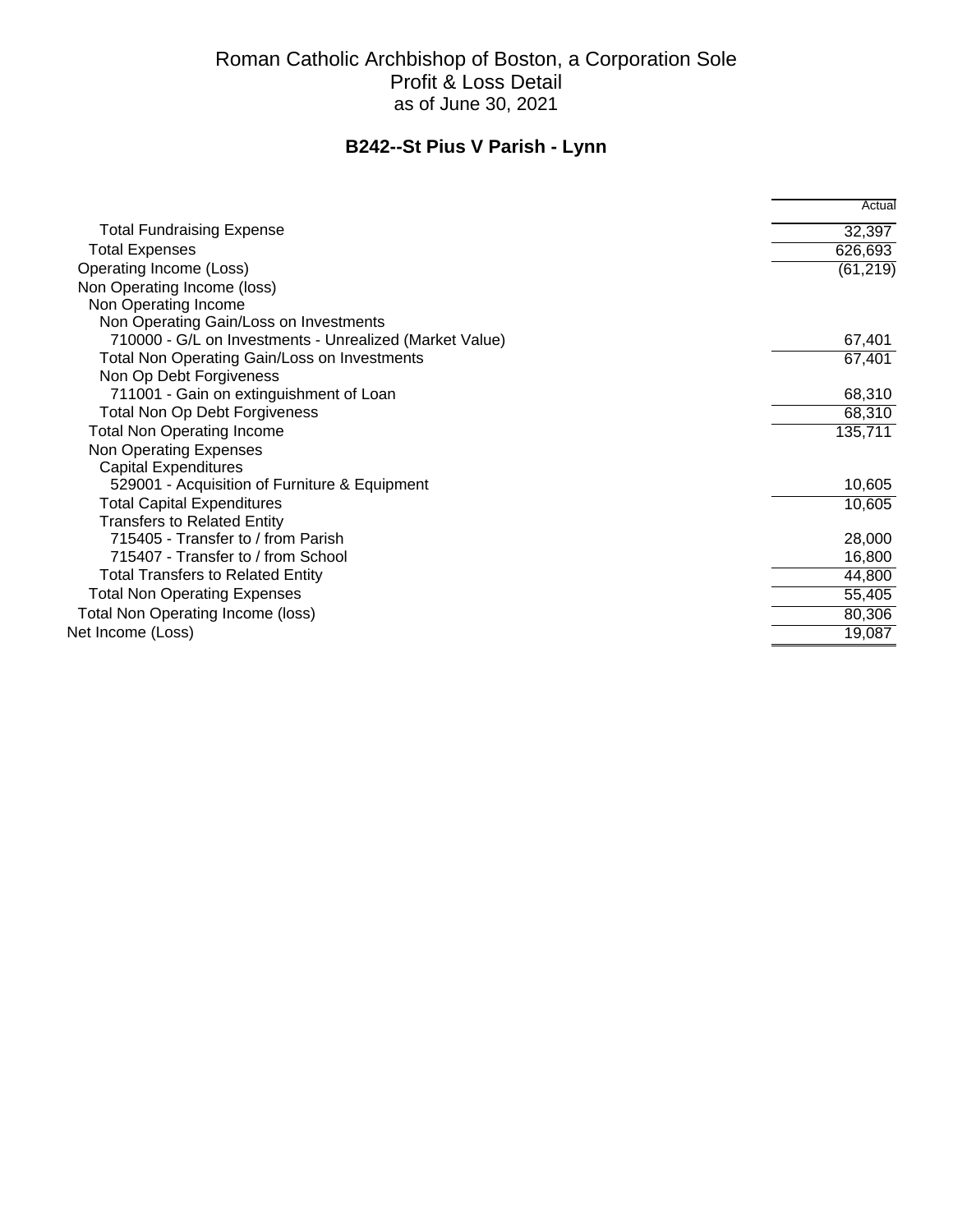|                                              | Actual     |
|----------------------------------------------|------------|
| Net Income (Loss)                            |            |
| Operating Income (Loss)                      |            |
| Revenue and Other Support                    |            |
| Contributions, Bequests & Grants             |            |
| Grants                                       |            |
| 412254 - Grants - State                      | 106,639    |
| <b>Total Grants</b>                          | 106,639    |
| <b>Donations Other</b>                       |            |
| 412500 - Donations - Other                   | 5,647      |
| 412502 - Scholarship/Financial Aid Donations | 10,000     |
| <b>Total Donations Other</b>                 | 15,647     |
| <b>Gifts and Bequests</b>                    |            |
| 412750 - Gifts And Bequests                  | 35,264     |
| <b>Total Gifts and Bequests</b>              | 35,264     |
| Total Contributions, Bequests & Grants       | 157,550    |
| <b>Fundraising Revenue</b>                   |            |
| 414004 - Misc. Fundraising Activities        | 73,216     |
| 414006 - Fundraising - Other                 | 60         |
| <b>Total Fundraising Revenue</b>             | 73,276     |
| <b>Tuition and Fees</b>                      |            |
| Tuition                                      |            |
| 415000 - Tuition                             | 1,569,074  |
| 415002 - Tuition Discounts                   | (44, 587)  |
| 415003 - Employee Tuition Discounts          | (1,856)    |
| 415004 - Tuition Refunds                     | (27, 413)  |
| 415005 - Extended Day Income                 | 66,491     |
| 415007 - Financial AidCSF                    | 42,523     |
| 415008 - Financial AidExternal               | (18, 622)  |
| 415009 - Financial AidInternal               | (140, 496) |
| <b>Total Tuition</b>                         | 1,445,114  |
| Fees                                         |            |
| 415102 - Fees-Registration                   | 9,445      |
| 415104 - Fees-Other                          | 110        |
| 415107 - Fees - Late Payments                | 2,325      |
| <b>Total Fees</b>                            | 11,880     |
| Fees - Other                                 |            |
| 415163 - Program activity income             | 381        |
| <b>Total Fees - Other</b>                    | 381        |
| <b>Total Tuition and Fees</b>                | 1,457,375  |
| Interest and Dividend Income                 |            |
| 416002 - Interest Income                     | 182        |
| <b>Total Interest and Dividend Income</b>    | 182        |
| <b>Other Revenue</b>                         |            |
| 424503 - Other Revenue                       | 18,830     |
| 424511 - Sales - Cafeteria                   | 10,881     |
| 424512 - School Tax Income                   | 33,680     |
| <b>Total Other Revenue</b>                   | 63,391     |
| <b>Total Revenue and Other Support</b>       | 1,751,774  |
| <b>Expenses</b>                              |            |
| <b>Salaries &amp; Benefits</b>               |            |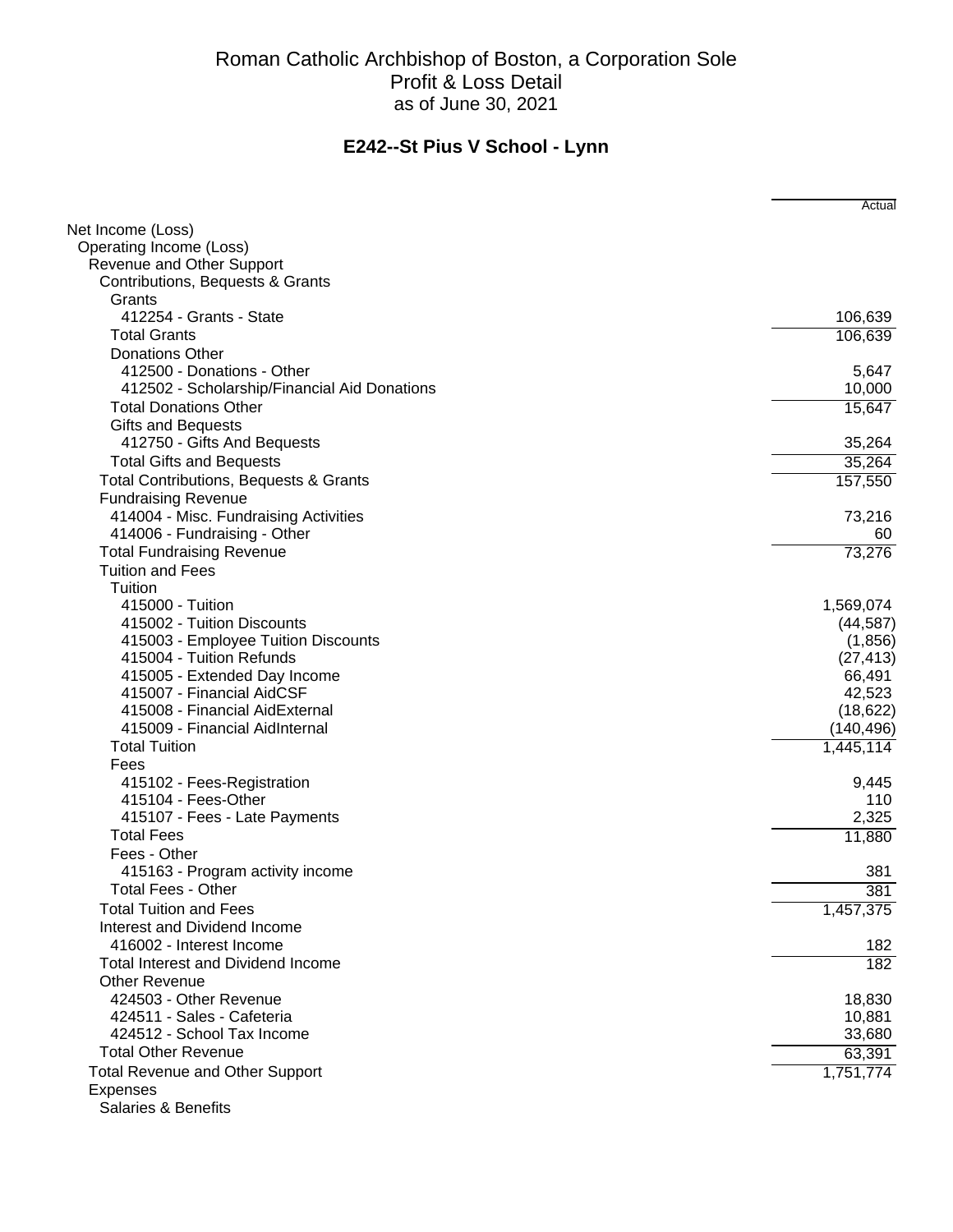|                                                        | Actual           |
|--------------------------------------------------------|------------------|
| Lay Salaries                                           |                  |
| 510000 - Salary - Exempt                               | 946,969          |
| 510001 - Salary - Non Exempt                           | 357,269          |
| 510013 - Non Employee Compensation                     | 600              |
| <b>Total Lay Salaries</b>                              | 1,304,838        |
| Lay Benefits                                           |                  |
| 510500 - Employers Fica                                | 98,211           |
| 510501 - Lay Health Insurance                          | 82,254           |
| 510502 - Workers' Compensation                         | 7,208            |
| 510503 - Group Life Insurance                          | 4,744            |
| 510504 - Group Pension                                 | 81,047           |
| 510505 - 401K ER Match                                 | 32,806           |
| 510506 - 401k ER Admin fee                             | 1,481            |
| 510507 - Long-Term Disability Insurance                | 2,244            |
| 510509 - Transition Assistance                         | 3,506            |
| <b>Total Lay Benefits</b>                              | 313,501          |
| <b>Total Salaries &amp; Benefits</b>                   | 1,618,339        |
| <b>Clergy Stipends &amp; Benefits</b>                  |                  |
| <b>Clergy Benefits</b>                                 |                  |
| 511500 - Clergy Fund (Clergy Health)                   | 0                |
| <b>Total Clergy Benefits</b>                           | $\overline{0}$   |
| <b>Total Clergy Stipends &amp; Benefits</b>            | $\overline{0}$   |
| <b>Professional Services</b>                           |                  |
| <b>Contract Services</b><br>513013 - Professional Fees |                  |
| <b>Total Contract Services</b>                         | 22,070<br>22,070 |
| <b>Total Professional Services</b>                     |                  |
| Program Activities                                     | 22,070           |
| <b>Program Activities</b>                              |                  |
| 515000 - Program Activities Expense                    | 11,552           |
| <b>Total Program Activities</b>                        | 11,552           |
| Professional/Teacher Activities                        |                  |
| 515300 - Development Expenses                          | 3,660            |
| 515301 - Teaching Supplies                             | 4,948            |
| 515302 - Textbooks                                     | 24,092           |
| <b>Total Professional/Teacher Activities</b>           | 32,700           |
| <b>Total Program Activities</b>                        | 44,252           |
| Office Expense                                         |                  |
| 517000 - Audio Visual                                  | 589              |
| 517001 - Bank Service Charge                           | 12,039           |
| 517011 - Books, Pamphlets, etc                         | 100              |
| 517027 - Data Processing Fees                          | 1,044            |
| 517029 - Dues & Subscriptions                          | 3,886            |
| 517030 - Equipment Rental                              | 10,662           |
| 517034 - IT Software                                   | 4,884            |
| 517035 - IT Hardware                                   | 377              |
| 517036 - IT Support                                    | 1,498            |
| 517040 - Miscellaneous Expense                         | 3,161            |
| 517042 - Maintenance Of Equipment                      | 102              |
| 517050 - Office Supplies                               | 10,085           |
| 517057 - Payroll Processing Fees                       | 3,417            |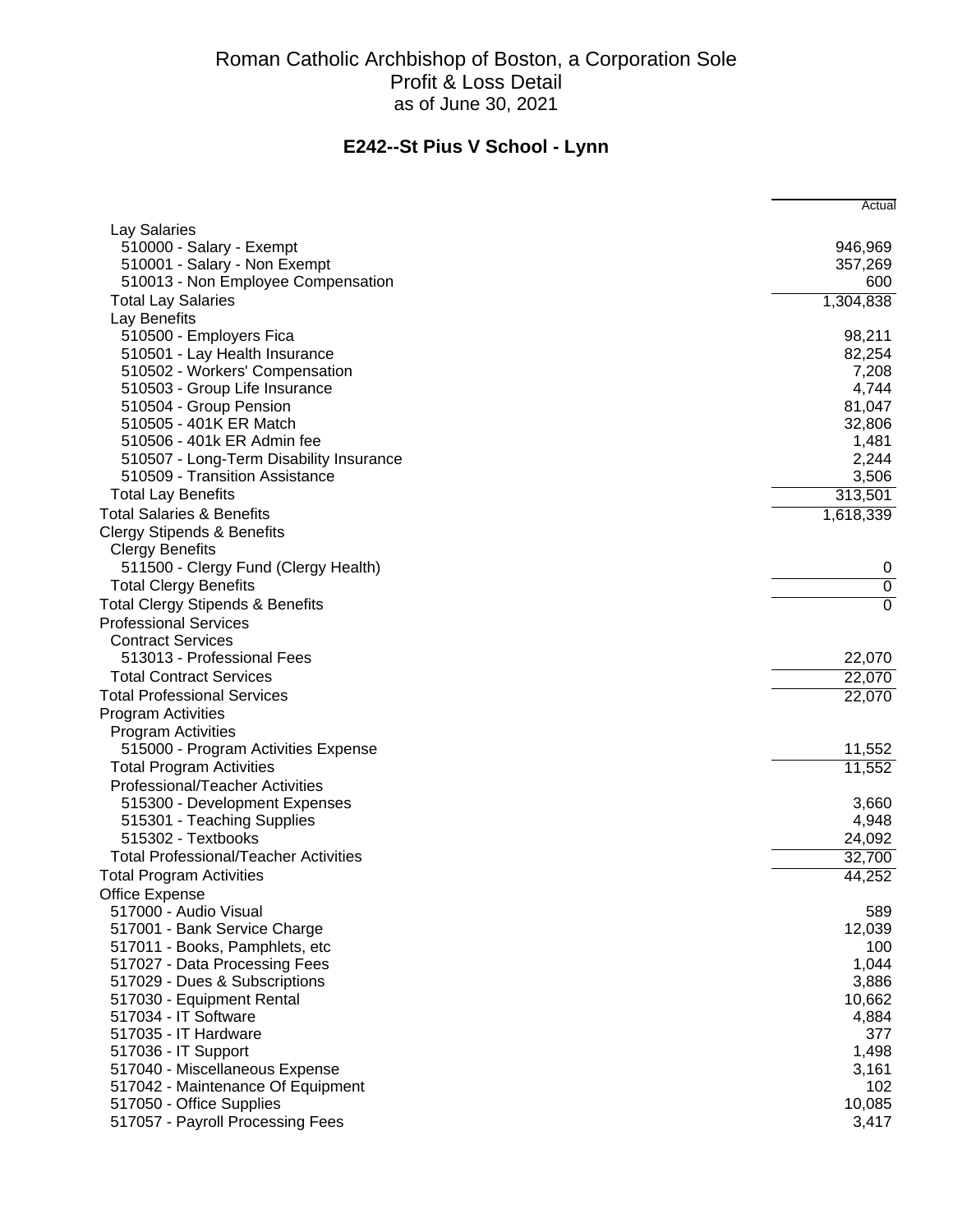|                                            | Actual         |
|--------------------------------------------|----------------|
| 517058 - Postage & Freight                 | 4,002          |
| 517059 - Printing & Graphics               | 536            |
| 517060 - FACTS Enrollment Fee              | 210            |
| 517061 - FACTS Application Fee             | 35             |
| 517062 - FACTS SIS Enrollment Fee          | 240            |
| 517063 - FACTS SIS Application Fee         | 2,640          |
| 517078 - Professional Development          | 484            |
| 517079 - Professional Memberships          | 2,235          |
| 517083 - Connect Now fees                  | 0              |
| <b>Total Office Expense</b>                | 62,226         |
| <b>Insurance Expense</b>                   |                |
| 519005 - Property Insurance & Liabili      | 17,465         |
| <b>Total Insurance Expense</b>             | 17,465         |
| <b>Facility Expense</b>                    |                |
| <b>Facility/Maintenance Costs</b>          |                |
| 520001 - Facility - Grounds & Snow Remo    | 1,275          |
| 520003 - Facility Maintenance Supplies     | 8,925          |
| 520005 - Maint. Equipment Contracts        | 1,153          |
| 520006 - Maintenance Of Buildings          | 89,919         |
| 520007 - Maintenance Of Grounds            | 314            |
| <b>Total Facility/Maintenance Costs</b>    | 101,586        |
| <b>Utilities</b>                           |                |
| 520350 - Telephone                         | 3,612          |
| 520353 - Telephone - Internet              | 3,435          |
| 520376 - Utilities - Electricity           | 15,578         |
| 520377 - Utilities - Heat                  | 16,372         |
| 520378 - Utilities - Water & Sewer         | 10,224         |
| <b>Total Utilities</b>                     | 49,221         |
| <b>Other Property/Facility Costs</b>       |                |
| 520677 - School Service                    | 2,265          |
| <b>Total Other Property/Facility Costs</b> | 2,265          |
| <b>Total Facility Expense</b>              | 153,072        |
| <b>Motor Vehicle Services</b>              |                |
| 524005 - Auto Lease Payments               | 0              |
| <b>Total Motor Vehicle Services</b>        | $\overline{0}$ |
| Travel & Meals                             |                |
| 525000 - Conferences/Meetings/Workshops    | 400            |
| 525036 - Meals & Entertainment - Food      | 3,802          |
| <b>Total Travel &amp; Meals</b>            | 4,202          |
| Cafeteria Expense                          |                |
| 526500 - Cafeteria Supplies/Maint          | 17             |
| 526501 - Cafeteria Food                    | 9,221          |
| 526502 - Milk expense                      | 133            |
| <b>Total Cafeteria Expense</b>             | 9,371          |
| Other Expense                              |                |
| 532000 - Advertising Exp                   | 1,841          |
| 532002 - Catholic Appeal assessment        |                |
| 532003 - Central Ministry Tithe            |                |
| <b>Total Other Expense</b>                 | 1,841          |
| Provision for Doubtful Accounts            |                |
| 533002 - Tuition Bad Debt                  | 51,885         |